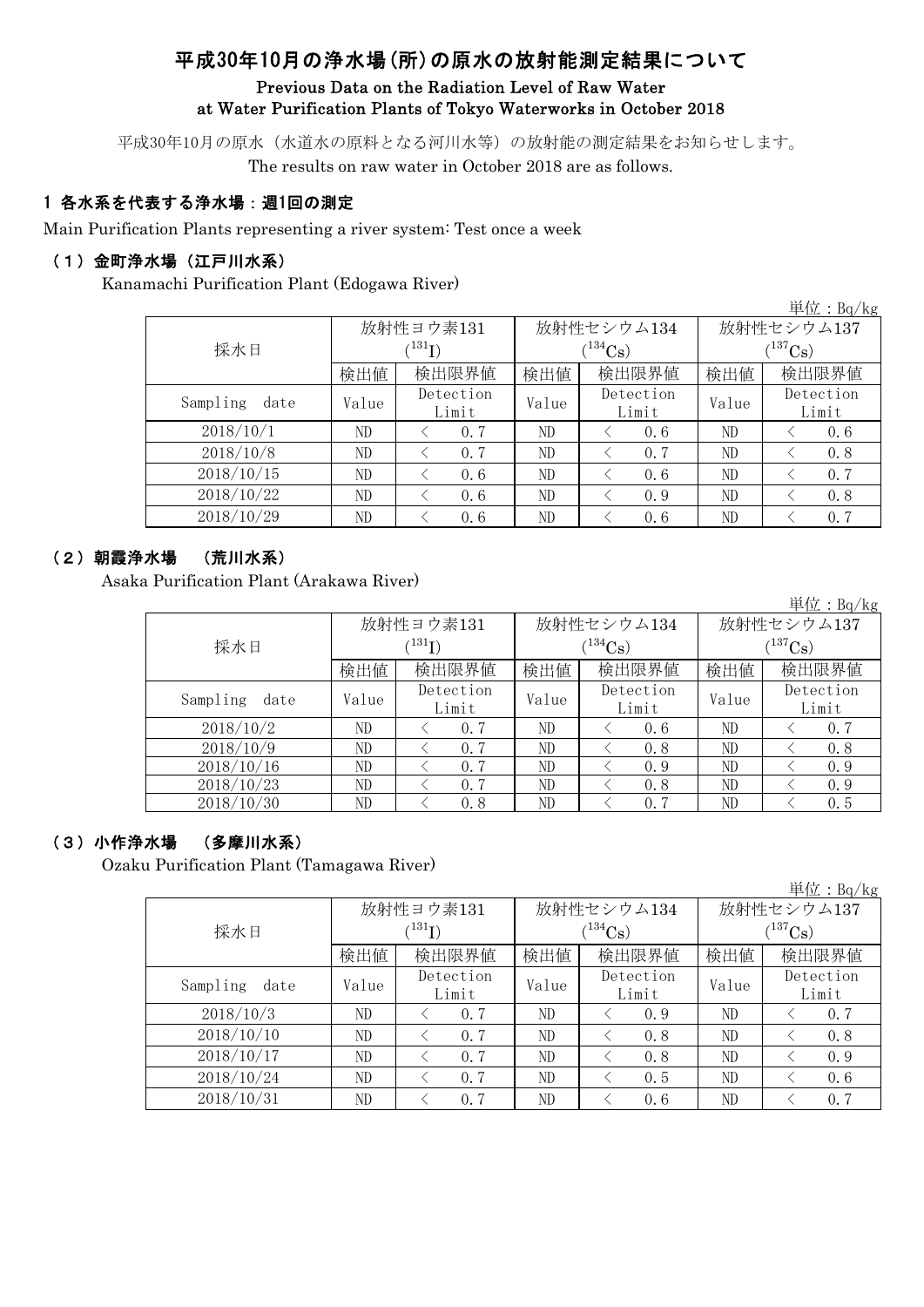## (4)東村山浄水場 (多摩川・荒川水系)

Higashi-murayama Purification Plant (Tamagawa・Arakawa River)

|                  |       |                    |       |                    |                       | 単位: Bq/kg          |  |  |
|------------------|-------|--------------------|-------|--------------------|-----------------------|--------------------|--|--|
|                  |       | 放射性ヨウ素131          |       | 放射性セシウム134         | 放射性セシウム137            |                    |  |  |
| 採水日              |       | $^{(131)}$ I)      |       | $(^{134}Cs)$       | $(^{137}\mathrm{Cs})$ |                    |  |  |
|                  | 検出値   | 検出限界値              | 検出値   | 検出限界値              | 検出値                   | 検出限界値              |  |  |
| Sampling<br>date | Value | Detection<br>Limit | Value | Detection<br>Limit | Value                 | Detection<br>Limit |  |  |
| 2018/10/4        | ND    | 0.7                | ND    | 0, 7               | ND                    | 0, 6               |  |  |
| 2018/10/11       | ND    | 0.6                | ND    | 0.6                | ND                    | 0, 6               |  |  |
| 2018/10/18       | ND    | 0.6                | ND    | 0.8                | ND                    | 0.8                |  |  |
| 2018/10/25       | ND    | 0.6                | ND    | 0.6                | ND                    | 0.6                |  |  |

#### (5)長沢浄水場 (相模川水系)

Nagasawa Purification Plant (Sagamigawa River)

単位:Bq/kg 検出値 | 検出値 | 検出限界値 | 検出値  $V$ alue  $V$ <sup>Detection</sup> Value  $V$ <sup>Detection</sup> Value ND < 0.7 ND < 0.9 ND < 0.8 ND  $\vert$  < 0.9 | ND  $\vert$  < 0.9 | ND  $\vert$  < 0.9 ND  $\vert$   $\langle$  0.6  $\vert$  ND  $\vert$   $\langle$  0.6  $\vert$  ND  $\vert$   $\langle$  0.6 ND  $\vert$   $\langle$  0.7  $\vert$  ND  $\vert$   $\langle$  0.8  $\vert$  ND  $\vert$   $\langle$  0.7 採水日 放射性ヨウ素131  $(^{131}I)$ 検出限界値 2018/10/12 放射性セシウム137  $(137)$ Cs) 放射性セシウム134  $(^{134}Cs)$ 2018/10/5 Detection Limit Detection Limit 検出限界値 2018/10/26 Sampling date 2018/10/19 Detection Limit

## 2 その他の主要浄水場:概ね月1回の測定

Other Main Purification Plants: Test mostly once a month

|                     |                            |                  |           |                                      |                    |                             |           |            |              |                    | 単位:Bq/kg |
|---------------------|----------------------------|------------------|-----------|--------------------------------------|--------------------|-----------------------------|-----------|------------|--------------|--------------------|----------|
|                     |                            |                  | 放射性ヨウ素131 |                                      | 放射性セシウム134         |                             |           | 放射性セシウム137 |              |                    |          |
| 浄水所                 | 水源                         | 採水日              |           | $(^{131}\mathrm{I})$<br>検出限界値<br>検出値 |                    | $(^{134}Cs)$                |           |            | $(^{137}Cs)$ |                    |          |
|                     |                            |                  |           |                                      |                    | 検出値                         | 検出限界値     |            | 検出値          |                    | 検出限界値    |
| Monitoring<br>point | Water<br>resource          | Sampling<br>date | Value     |                                      | Detection<br>Limit | Detection<br>Value<br>Limit |           | Value      |              | Detection<br>Limit |          |
| 三郷<br>Misato        | 江戸川水系<br>Edogawa<br>River  | 2018/10/10       | ND        | $\lt$                                | 0.7                | ND                          | $\langle$ | 0.6        | ND           | $\lt$              | 0.8      |
| 三園<br>Misono        | 荒川水系<br>Arakawa<br>River   | 2018/10/10       | ND        | $\langle$                            | 0.7                | ND                          | $\langle$ | 0.7        | ND           | $\lt$              | 0.9      |
| 境<br>Sakai          | 多摩川水系<br>Tamagawa<br>River | 2018/10/10       | ND        | $\langle$                            | 0.7                | ND                          | $\langle$ | 0.9        | ND           | $\lt$              | 0.7      |
| 砧<br>Kinuta         | 多摩川水系<br>Tamagawa<br>River | 2018/10/10       | ND        | $\langle$                            | 0.6                | ND                          | $\lt$     | 0, 5       | ND           | $\langle$          | 0.6      |
| 砧下<br>Kinutashimo   | 多摩川水系<br>Tamagawa<br>River | 停止中              |           | $\langle$                            |                    |                             | $\lt$     |            |              | $\langle$          |          |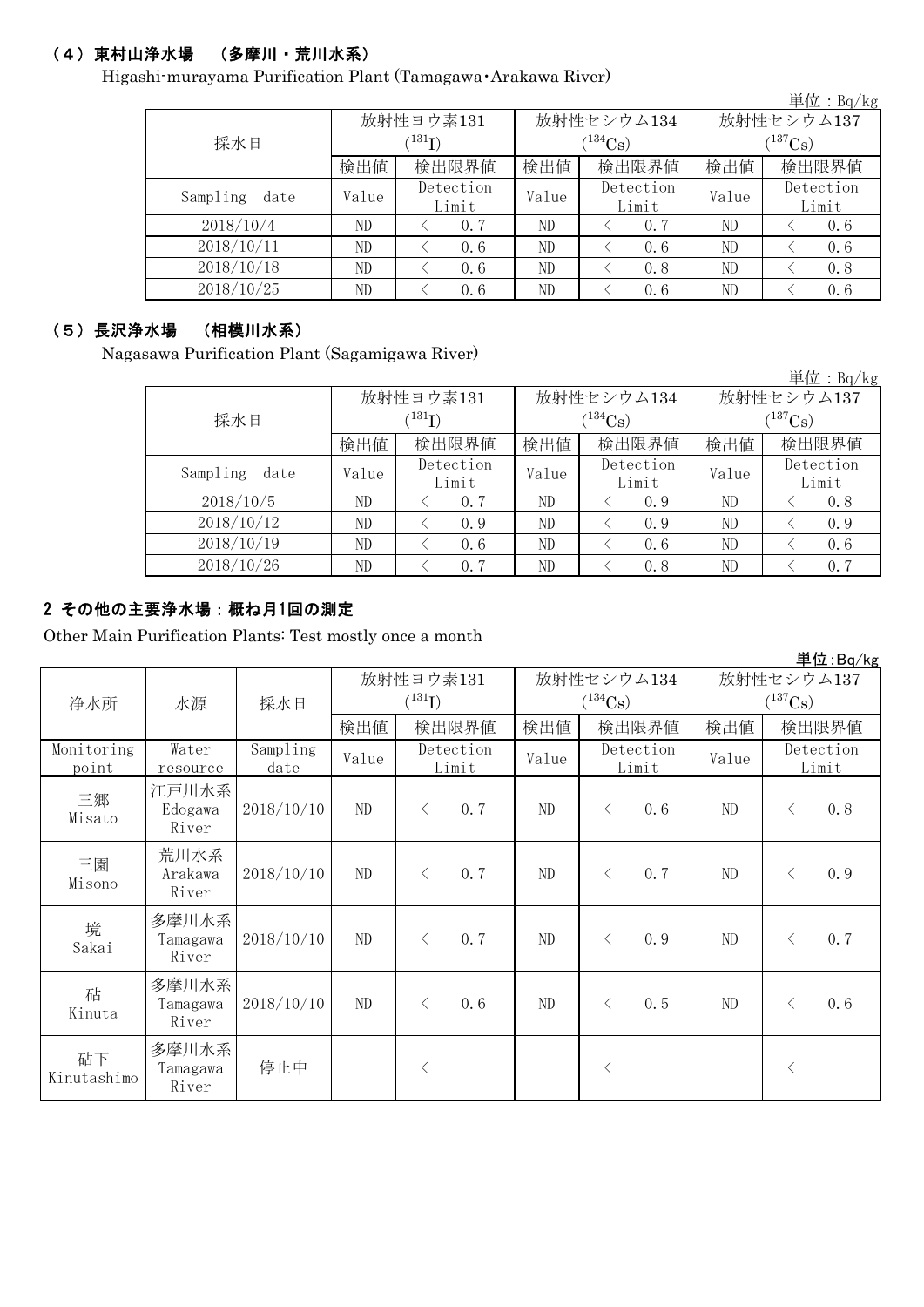#### 3 多摩地区等の表流水・伏流水・浅井戸を水源とする浄水所:概ね月1回の測定

Water purification plants using surface water, subsoil water, or shallow well water in Tama Area: Test mostly once a month

|                  |                  |             |           |                    |          |                    |            |                       |           | 単位: $Bq/kg$        |
|------------------|------------------|-------------|-----------|--------------------|----------|--------------------|------------|-----------------------|-----------|--------------------|
|                  |                  | 放射性ヨウ素131   |           |                    |          |                    | 放射性セシウム134 | 放射性セシウム137            |           |                    |
| 浄水所              | 採水日              | $(^{131}I)$ |           |                    |          | $(^{134}Cs)$       |            | $(^{137}\mathrm{Cs})$ |           |                    |
|                  |                  | 検出値         |           | 検出限界値              | 検出値      | 検出限界値              |            | 検出値                   |           | 検出限界値              |
| Monitoring point | Sampling<br>date | Value       |           | Detection<br>Limit |          | Detection<br>Limit |            | Value                 |           | Detection<br>Limit |
| 日原<br>Nippara    | 2018/10/2        | ND          | $\lt$     | 0.8                | $\rm ND$ | $\langle$          | 0.5        | $\rm ND$              | $\langle$ | 0.6                |
| 氷川<br>Hikawa     | 2018/10/2        | $\rm ND$    | $\langle$ | 0.7                | $\rm ND$ | $\langle$          | 0.6        | $\rm ND$              | $\langle$ | 0.7                |
| 棚沢<br>Tanasawa   | 2018/10/15       | $\rm ND$    | $\lt$     | 0.6                | $\rm ND$ | $\langle$          | 0.6        | $\rm ND$              | $\langle$ | 0.8                |
| 大丹波<br>0taba     | 2018/10/15       | ND          | $\langle$ | 0.8                | $\rm ND$ | $\langle$          | 0.7        | ND                    | $\langle$ | 0.7                |
| 戸倉<br>Tokura     | 2018/10/16       | $\rm ND$    | $\langle$ | 0.8                | ND       | $\lt$              | 0.7        | $\rm ND$              | $\lt$     | 0.7                |
| 深沢<br>Fukasawa   | 2018/10/16       | ND          | $\langle$ | 0.6                | ND       | $\lt$              | 0.8        | ND                    | $\langle$ | 0.8                |
| 小河内<br>Ogouchi   | 2018/10/22       | ND          | $\lt$     | 0.7                | ND       | $\lt$              | 0.5        | ND                    | $\langle$ | 0.7                |
| ひむら<br>Himura    | 2018/10/22       | ND          | $\lt$     | 0.7                | ND       | $\langle$          | 0.9        | ND                    | $\langle$ | 0.6                |

#### <表流水を水源とする浄水所> <surface water>

### <伏流水を水源とする浄水所> <subsoil water>

単位:Bq/kg 検出値 | 検出値 | 検出値 | 検出限界値 | 検出値 Sampling mpiing Value Detection Value Detection Value  $2018/10/1$  ND < 0.5 ND < 0.5 ND < 0.5  $2018/10/1$  ND < 0.6 ND < 0.7 ND < 0.6  $2018/10/23$  ND  $\leq$  0.8 ND  $\leq$  0.6 ND  $\leq$  0.7 2018/10/23 ND  $\left\{ \begin{array}{ccc} 2 & 0.7 & \text{N} \\ 0.7 & \text{N} \end{array} \right\}$   $\left\{ \begin{array}{ccc} 0.6 & \text{N} \\ \text{N} \end{array} \right\}$   $\left\{ \begin{array}{ccc} 0.8 & \text{N} \\ \text{N} \end{array} \right\}$  $2018/10/23$  ND  $\leq 0.6$  ND  $\leq 0.7$  ND  $\leq 0.7$  $2018/10/24$  ND < 0.6 ND < 0.6 ND < 0.7  $2018/10/24$  ND < 0.6 ND < 0.8 ND < 0.8 放射性セシウム137  $(^{137}Cs)$ 放射性セシウム134  $(^{134}Cs)$ Detection Limit 検出限界値 |検出値| 検出限界値 Monitoring point Sampling Value Detection Limit Detection Limit 浄水所 | 採水日 沢井第一 Sawaidaiichi 千ヶ瀬第二 Chigasedaini 御岳山 Mitakesann 高月 Takatsuki 日向和田 Hinatawada 二俣尾 Futamatao 成木 Nariki 放射性ヨウ素131  $(^{131}I)$